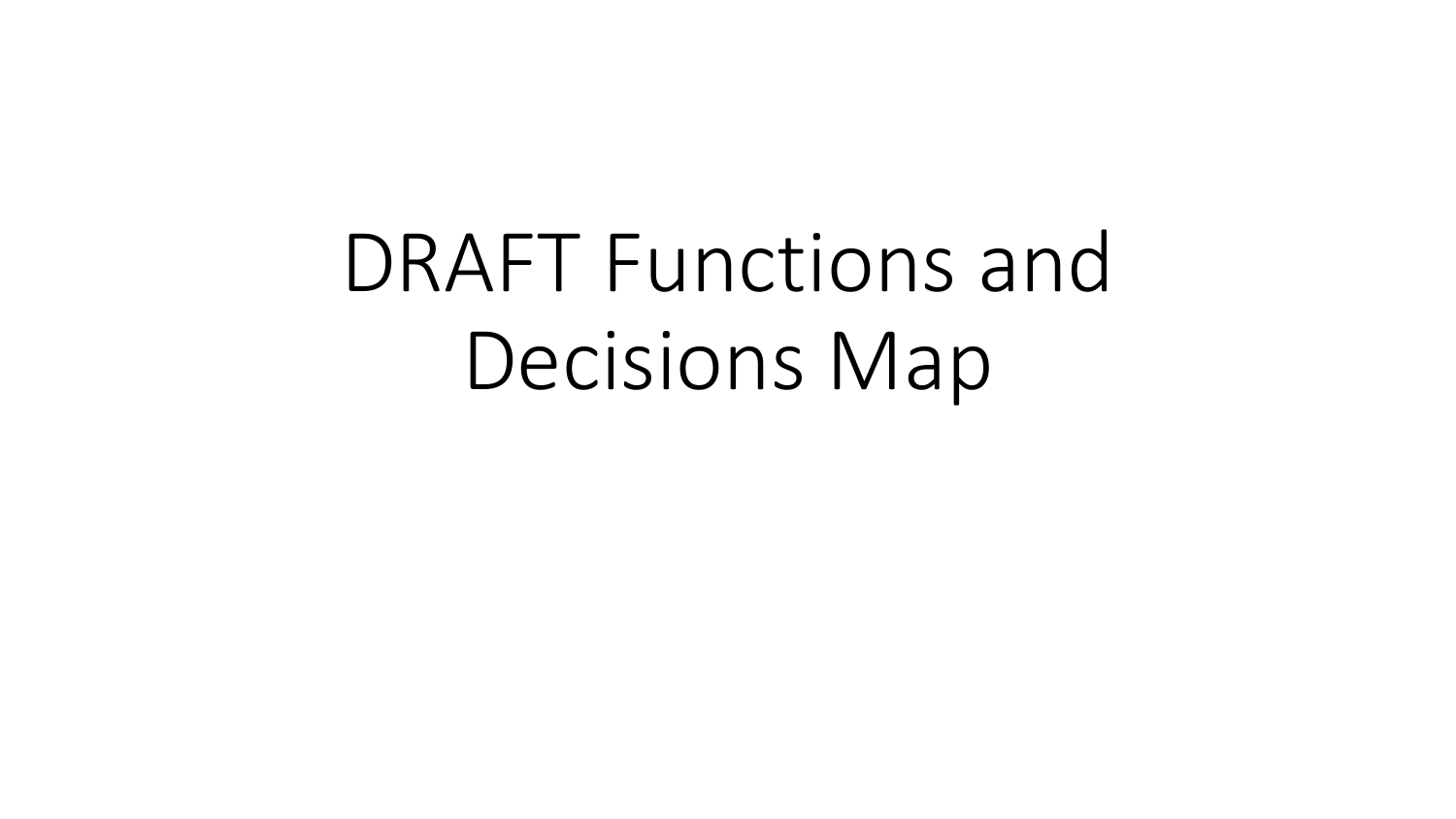### **NHS Black Country – Functions and Decisions Map (DRAFT)**

#### **[Black County Integrated Care](#page-14-0)**

**Partnership (ICP)** is a statutory joint committee between the ICB and Dudley, Sandwell, Walsall and Wolverhampton Councils.

The ICP prepares an **Integrated Care Strategy** setting out how the assessed health, social care and public health needs of people living in the Black Country are to be met by the Integrated Care System.

#### **Health and Wellbeing Boards** are

statutory committees of the four Local Authorities, with statutory ICB membership.

The Boards discharge the ICB and Local Authorities' joint duties to:

- Prepare **Joint Strategic Needs Assessments** (JSNAs) for the Local Authority areas.
- Prepare **Joint Local Health and Wellbeing Strategies** that set out how the Local Authority, ICB and NHS England will meet the assessed needs in the Local Authority areas.

#### **West Midlands Integrated [Commissioning Committee](#page-2-0)** is a joint committee between NHS England and the ICBs in the West Midlands.

The Committee:

- Arranges for the provision of specialised services – acute and pharmacy services, and specialised mental health, learning disabilities, and autism services.
- *Arranges for the provision of 111 and 999 services*

#### **NHS Black Country Integrated Care Board (ICB)** is a statutory NHS organisation.

#### The ICB is responsible for:

- Preparing a **five-year forward plan** with partner NHS Trusts and Foundation Trusts to meet the health needs of people living in the Black Country.
- **Allocating resources and arranging for the provision of health services** across the system to deliver the five-year forward plan including preparing a **joint capital resource use plan** with partner NHS Trusts and NHS Foundation Trusts.
- Establishing **joint working arrangements** with partners to deliver the priorities within the five-year forward plan.
- Establishing **governance arrangements**to support collective accountability for whole-system delivery.
- Leading system implementation of the **People Plan,** system-wide action on **data and digital** and drives joint work on **estates, procurement, supply chain and commercial strategies** as key enablers for delivery of the five-year plan.
- **Plans for, responds to, and leads recovery from incidents**(EPRR).

**The ICB has established the Committees below to support it in delivering these functions and developed a Scheme of Reservation [and Delegation which provides detailed information on the functions and decisions that are reserved to the ICB's Board and those](#page-3-0)  that are delegated to the Board's committees, sub-committees and to ICB employees. It also sets out any ICB functions delegated to other bodies or to joint committees with other bodies, and how functions delegated to the ICB will be exercised.**

| <b>Audit and Governance</b>                                                                                    | Remuneration                                                                     | Finance, Performance &                                                                                       | <b>Quality &amp; Safety</b>                                                                                                                   |
|----------------------------------------------------------------------------------------------------------------|----------------------------------------------------------------------------------|--------------------------------------------------------------------------------------------------------------|-----------------------------------------------------------------------------------------------------------------------------------------------|
| Committee                                                                                                      | <b>Committee</b>                                                                 | <b>Digital Committee</b>                                                                                     | <b>Committee</b>                                                                                                                              |
| Responsible for Assurance<br>on Internal Control, Audit<br>arrangements, Governance<br>and Statutory functions | Responsible for setting Pay<br>and Conditions for ICB Staff<br>and Board Members | Responsible for assurance<br>on financial duties, system<br>performance and digital<br>strategy and delivery | Responsible for quality<br>surveillance and<br>improvement across the<br>system and oversight of<br>safeguarding, CHC and<br><b>Medicines</b> |
|                                                                                                                |                                                                                  |                                                                                                              |                                                                                                                                               |
| <b>People Committee</b>                                                                                        | <b>System Development</b>                                                        | <b>Strategic Commissioning</b>                                                                               | <b>Mental Health Joint</b>                                                                                                                    |
|                                                                                                                | <b>Committee</b>                                                                 | <b>Committee</b>                                                                                             | Committee                                                                                                                                     |

The Black Country area has four **Place-based Partnerships (PBPs)** that bring together the NHS, local councils, community and voluntary organisations, and citizens in each of the four Boroughs.

The PBPs:

- Develop Primary Care Networks (PCNs) within their localities and implement national PCN requirements.
- Provide operational support for General Practice and interface with the wider neighbourhood-level teams.
- Deliver local service development and improvement.
- Deliver medicines optimisation.
- Design, plan and implement specified programmes of work in line with local priority areas.

[Running costs and programme budgets are delegated](#page-13-0)  as part of the ICB's annual budget setting gements to enable delivery of ICB functions.

#### **[Acute Provider Collaborative for the](#page-12-0)**

**ck Country** is a collaborative comprised of providers across the Black Country.

rovider Collaborative:

- Enables accelerates post-pandemic recovery of elective services, addressing inequalities in access and outcomes.
- Maximises the collective impact of the three organisations as anchor institutions (e.g. purchasing more locally, reducing environment impact, supporting local recruitment, etc).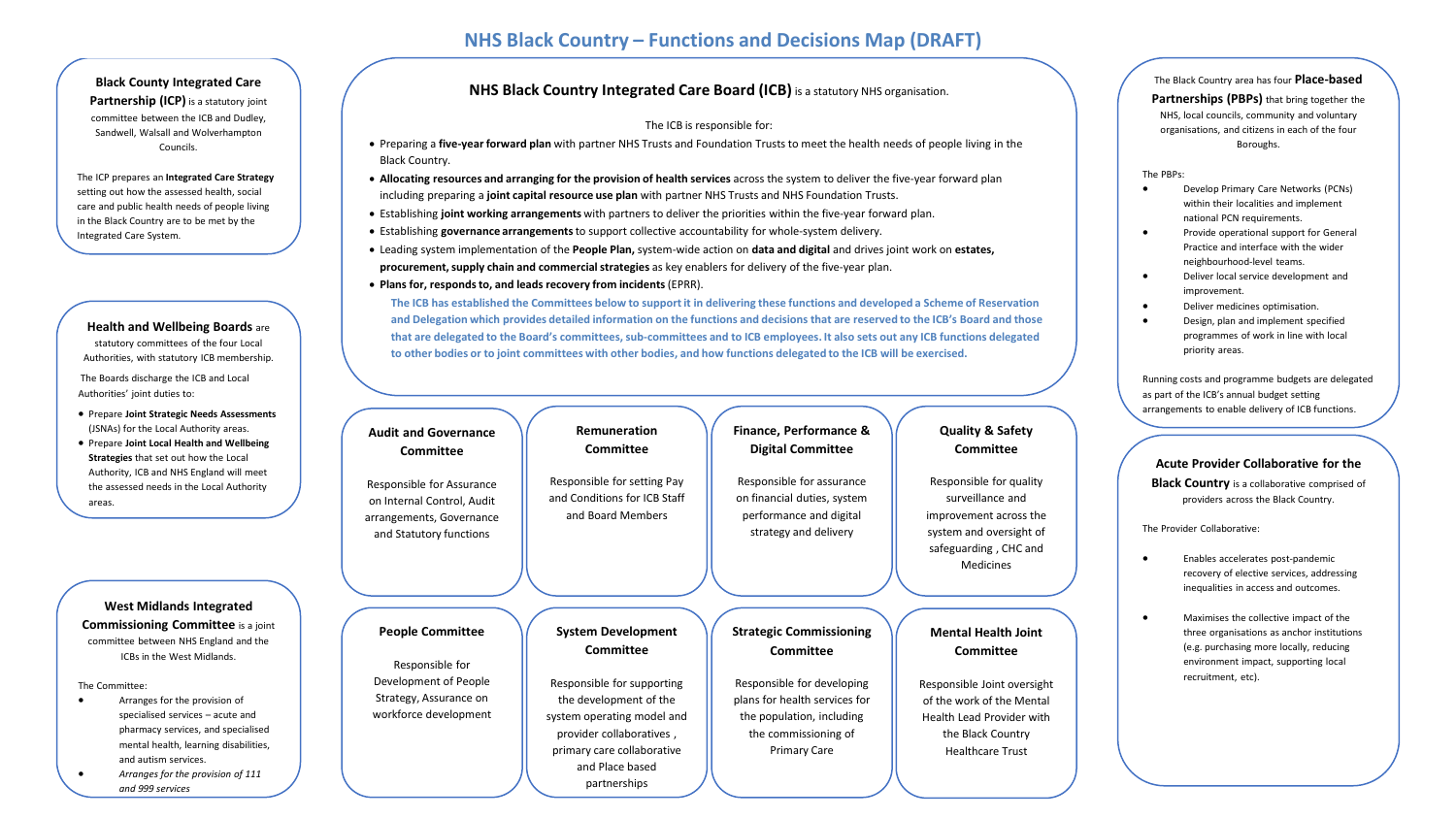## <span id="page-2-0"></span>**West Midlands Joint Commissioning Committee**

The arrangements for the Joint Commissioning Committee are:

The Joint Commissioning Committee has the following functions:

2. 3. 4.

1.

5.

This means that the Joint Committee is responsible for making the following decisions:

1. 2. 3.

4.

5

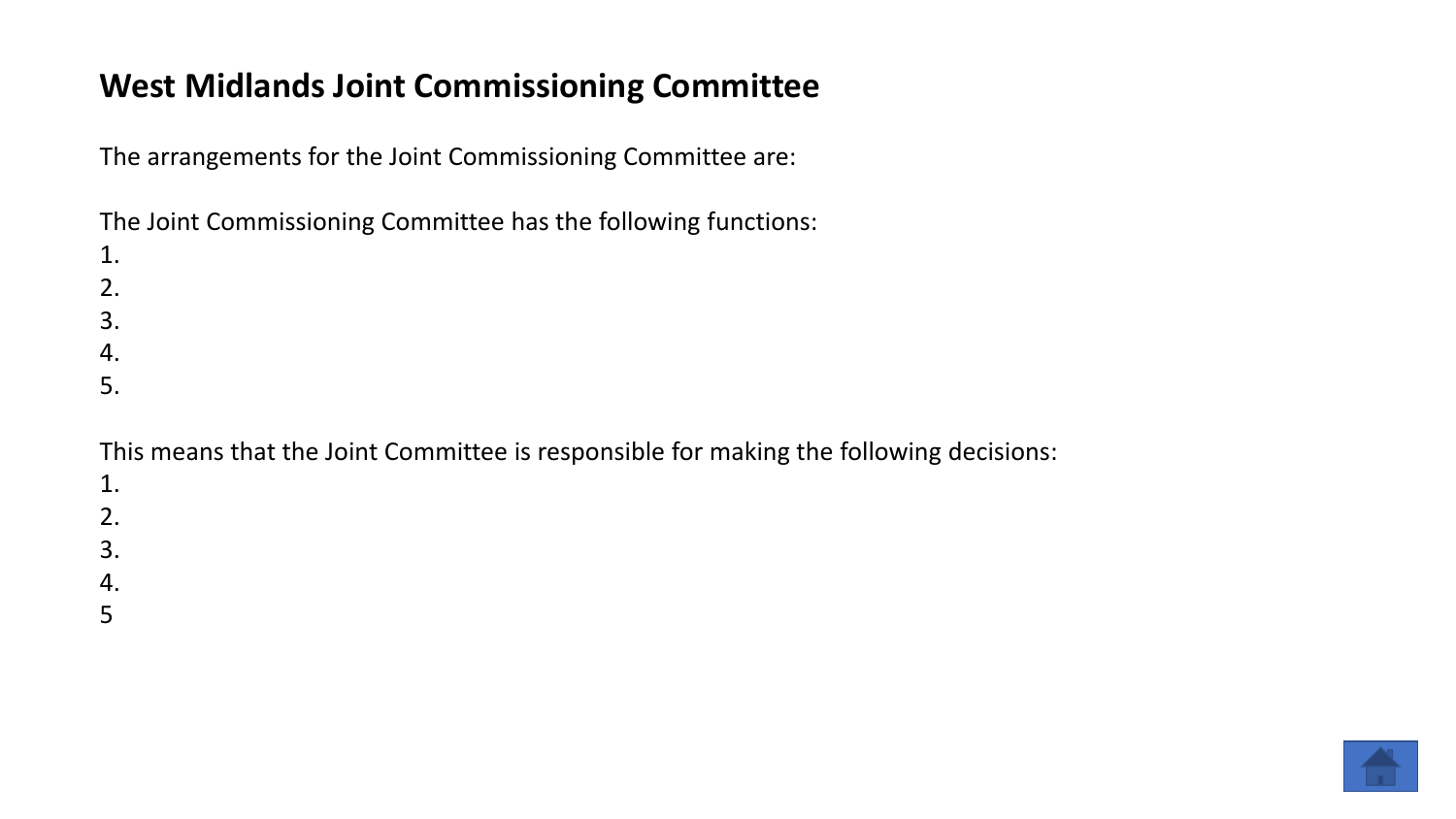### <span id="page-3-0"></span>**NHS Black Country Integrated Care Board (ICB)**

- 
- The ICB is chaired by Jonathan Fellows<br>• The ICB meets on a *Bi-monthly* basis with the meeting held in public (the public may be excluded from certain items where there is confidential.<br>• Meeting dates and papers for th
- 

- 
- The ICB has the following functions:<br>• Duty to produce and revise 5 year forward plan with partner trusts and NHS foundation trusts<br>• Power to arrange for the provision of such services or facilities as it considers approp
- 
- 
- 
- 
- 
- 
- 
- Determine Arrangements for discharging statutory commissioning duties<br>
ICB may arrange for any functions exercisable by it to be exercised by or jointly with a relevant body, local authority or combined authority.<br>
ICB may
	-
	-
- -
	-
	-
- assessments and strategies<br>
 NHS guidance concerning joint working and delegation arrangements.<br>
 Clinical Leadership Arrangements<br>
 Internal and External Communications and Media relations<br>
 Strategic partnership ma
	-
	-
	-
	-
- 
- 
- Engagement, Involvement & Consultation including Political and Clinical and professional engagement<br>• Corporate Governance<br>• Performance of functions outside England<br>• Engagement with Health Overview and Scrutiny Committ
- 
- 
- 
- 

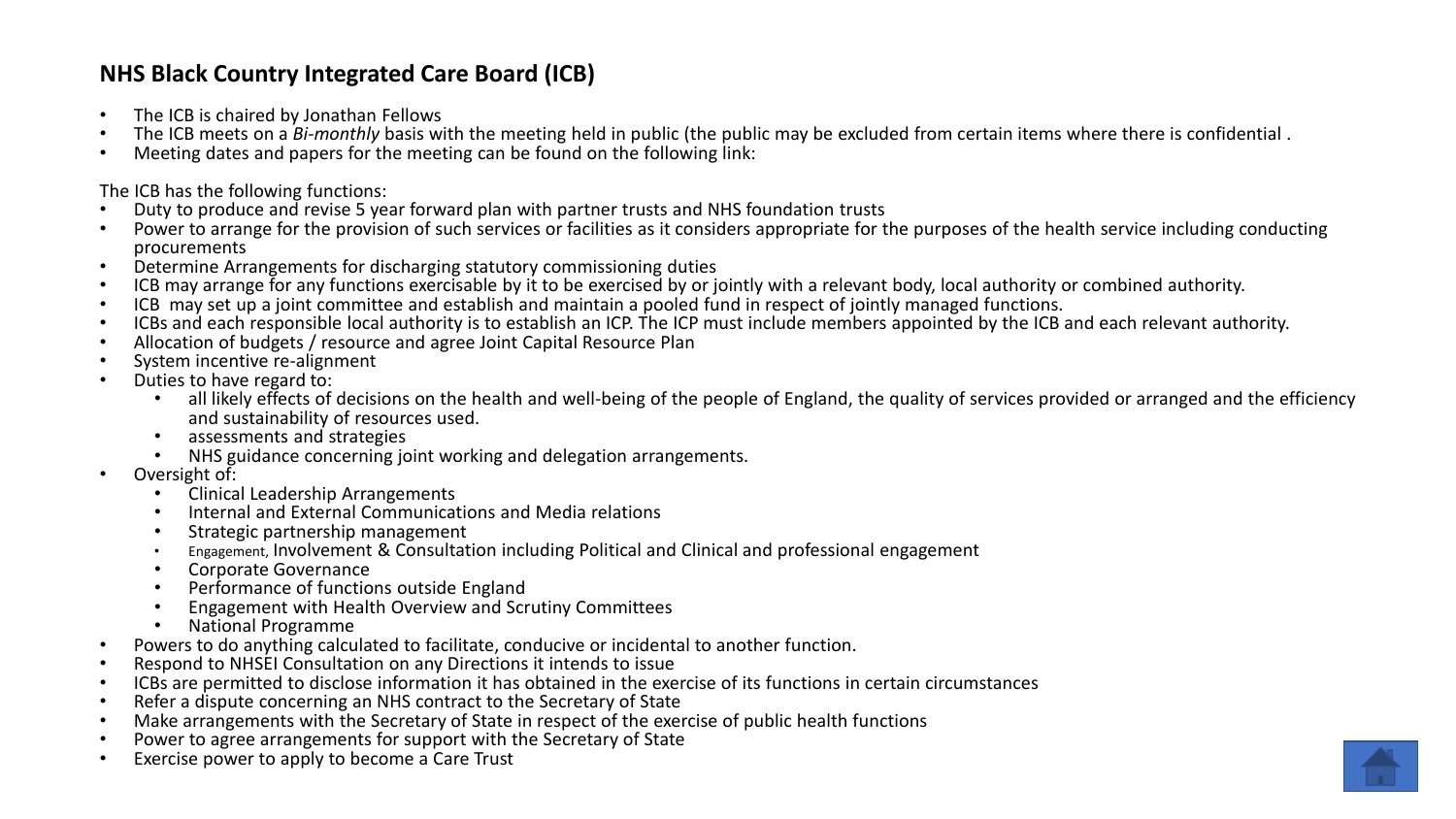### <span id="page-4-0"></span>**Audit and Governance Committee**

The Committee acts as the ICB's statutory Audit committee is responsible for overseeing the work of both internal and external audit, as well as other key systems of internal control including counter fraud, risk management and compliance with financial governance arrangements. The Committee will support the ICB in preparing its Annual Report and Accounts and oversee compliance with key statutory responsibilities including Emergency Planning and Information Governance along with the wider Governance Framework.

The Audit and Governance Committee has the following functions:

- Support the preparation and publish the Annual reports and accounts
- Appointment of internal and external auditors
- Monitoring Compliance with standing orders
- Monitoring Counter fraud and security arrangements
- Monitor internal/external audit function
- ICB duties as category 1 responders including assessing the risk of an emergency occurring and to maintain plans for the purposes of responding to an emergency
- Support the Development of the ICB constitution, including applications for updates and variations.
- Support the development of other Governance documents (e.g. Governance Handbook)
- Determine the ICB's Risk Management arrangements, including ensuring they work effectively
- Developing proposals for audit activity at a system level to ensure assurance and learning is effectively shared with all partners
- Oversight of the following Corporate Functions:-
	- Information governance arrangements
	- Records management
	- FOI
	- Intellectual Property
	- Corporate Affairs (including PMO, Business and Executive Support)
	- Emergency Planning / business continuity
	- Conflicts of interest management
	- Health and Safety
	- Equality & Diversity
	- Litigation (including Corporate Manslaughter claims etc.)

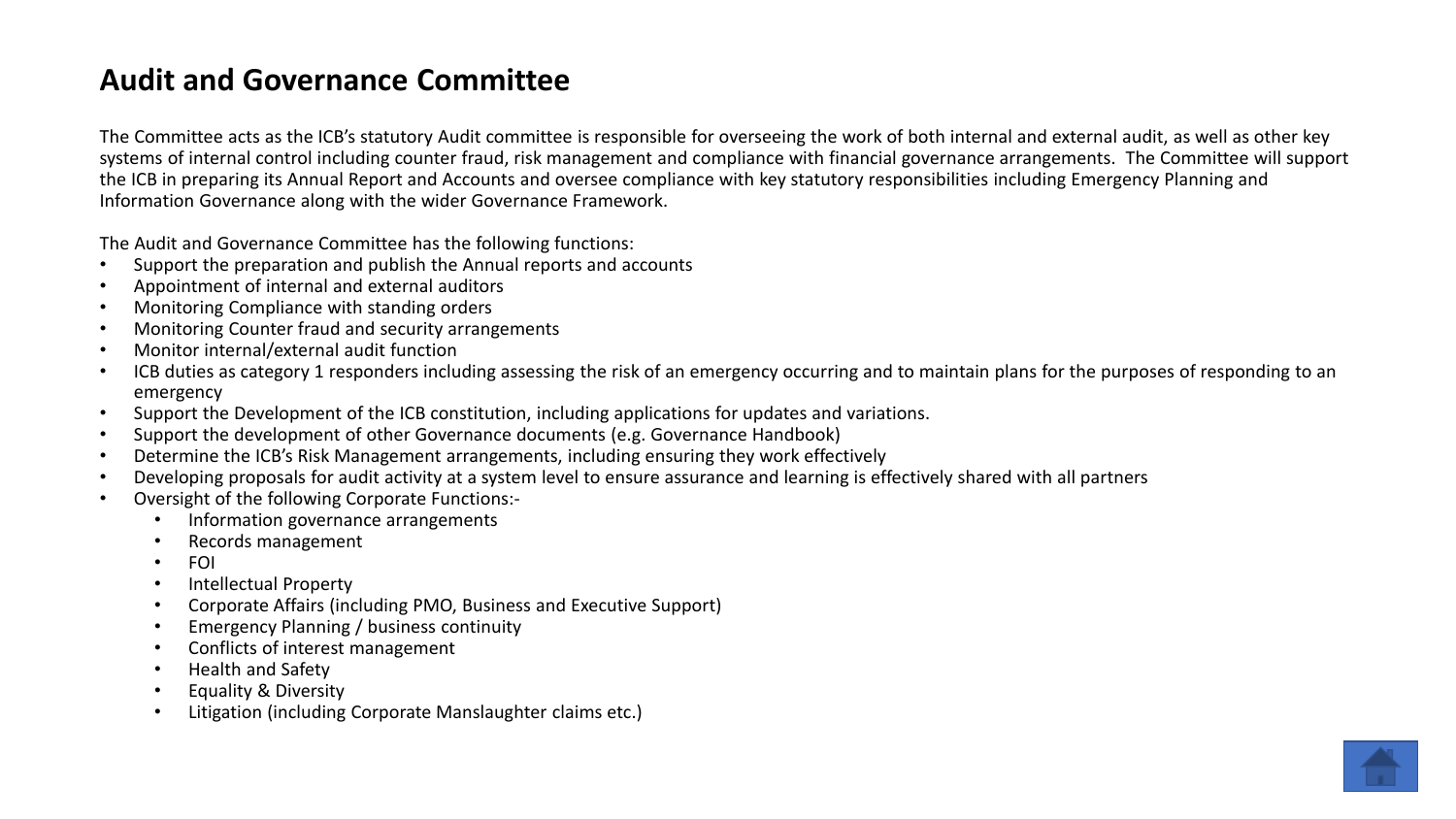### <span id="page-5-0"></span>**Remuneration Committee**

The Statutory Committee responsible for agreeing pay and conditions for the ICB and its employees. This includes agreeing the overall pay policy and the specific arrangements for employees not on Agenda for Change Contracts and for Non-Executive ordinary Members of the Board. The Membership of the Committee includes independent Non-Executive Representatives to enable it to be quorate when decisions are made about ICB Non-Executive pay.

The Remuneration Committee has the following functions:

- Arrangements for remuneration and allowances for Employees and relevant Board Members
- Arrangements for payment of allowance to other persons
- Following guidance issued by NHS England concerning joint appointments between relevant NHS commissioners, relevant NHS commissioners and local authorities and relevant NHS commissioners and Combined Authorities.
- Determine the ICB pay policy (including the adoption of pay frameworks such as Agenda for Change);
- Oversee contractual arrangements;
- Determine the arrangements for termination payments and any special payments following scrutiny of their proper calculation and taking account of such national guidance as appropriate.

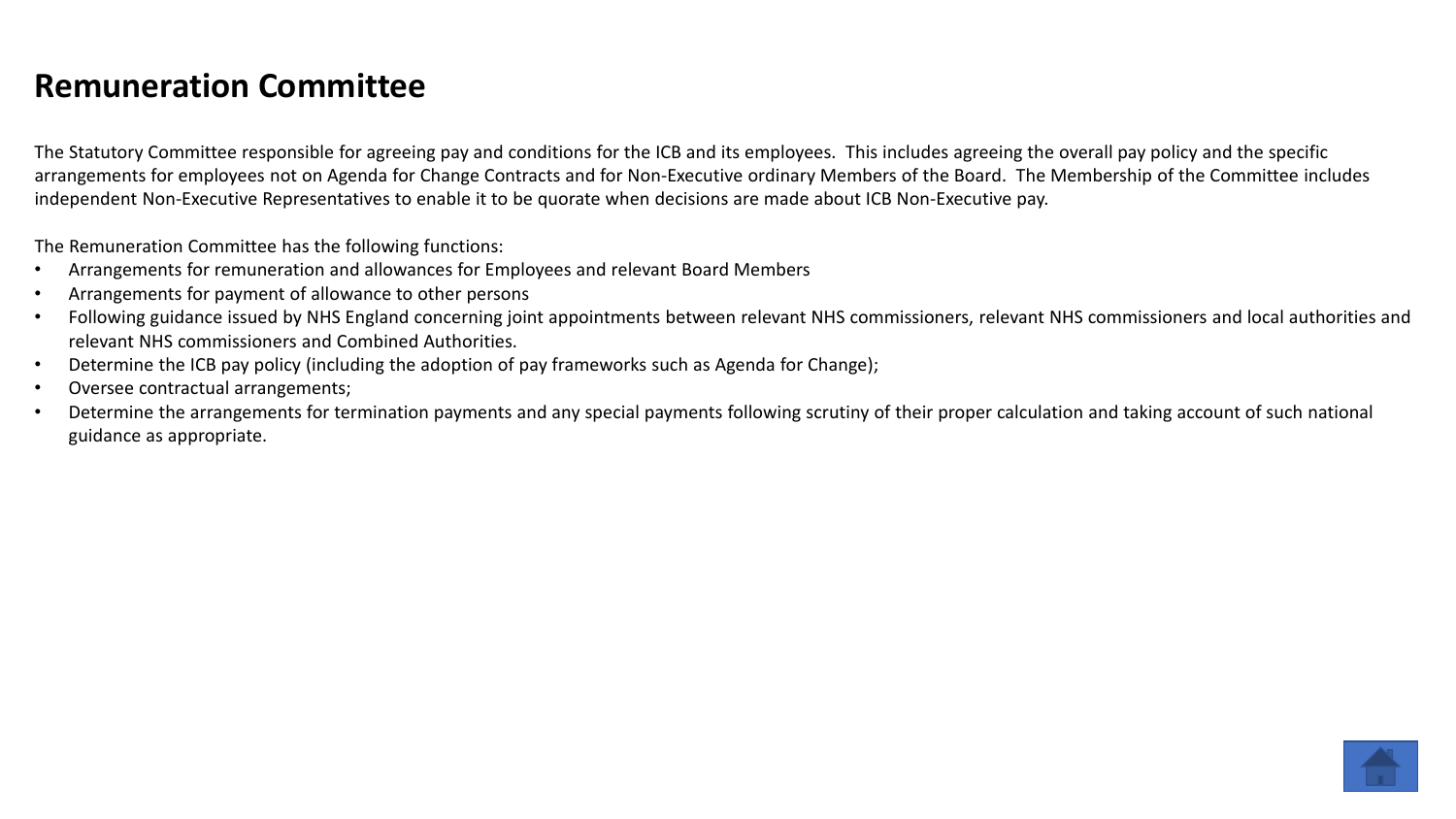### <span id="page-6-0"></span>**People Committee**

The People Committee is responsible for supporting the ICB in meeting its responsibilities for leading the People agenda across the system. This includes oversight of the development of strategic workforce plans, monitoring workforce issues across the system and actions to address them. The committee will also have oversight of the ICB's own HR arrangements including agreeing HR Policies for ICB employees.:

The People Committee has the following functions:

- Supporting the ICB in meeting its responsibility to lead the delivery of the People Plan for the system
- Arrangements for discharging statutory duties as an employer
- Following guidance issued by NHS England concerning joint appointments between relevant NHS commissioners, relevant NHS commissioners and local authorities and relevant NHS commissioners and Combined Authorities.
- Compliance with duty to make available facilities to university medical or dental schools for the purposes of clinical teaching and research
- Responsibilities in respect of Whistleblowing Legislation
- Developing a Workforce strategy and vision
- Developing a System Workforce Plan
- Agreeing appropriate Employment policies
- Oversight of the ICBs Human Resources function including:-
	- Recruitment
	- Payroll
	- Workforce Performance
	- Organisation development
	- Workforce System Management
	- Strategic HR Advice
	- HR Policy Development
	- General Health and Safety duties as an employer

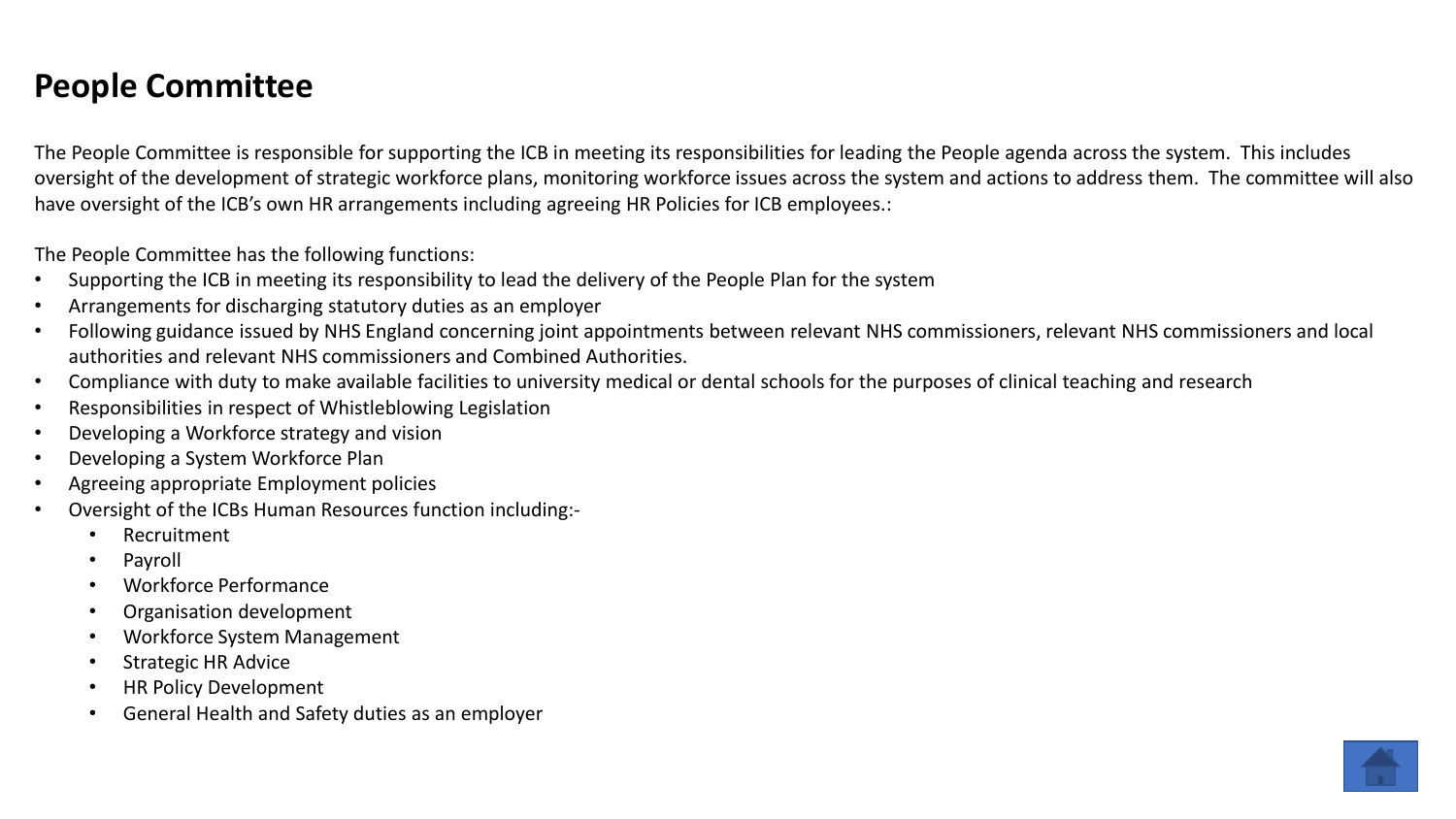#### <span id="page-7-0"></span>**Finance, Performance and Digital Committee**

The Finance, Performance and Digital Committee is Responsible for supporting the ICB in ensuring it meets its financial responsibilities, leads on the digital and data agenda across the system and providing assurance that performance is being managed across the system to deliver ICB strategy and plans. This includes developing financial strategies (including the overall system financial and capital plans) and monitoring performance to ensure the system collectively achieve financial balance. The committee will also support the development of strategies for estates, digital and data as key strategic enablers for overall ICS plans and provide assurance to the ICB that delivery against them is on track and sustainable.

The Finance, Performance and Digital Committee has the following functions:

- Arrangements for discharging statutory financial duties including responsibility for payments to providers and operation within resource limits.
- Supporting the ICB, its partner NHS trusts and NHS foundation trusts to prepare the capital resource plan.
- Agreeing to make facilities available to providers, local authorities or eligible voluntary organisations
- Agreeing arrangements to make grants or loans, subject to such conditions as the ICB deems appropriate, to NHS, trusts, NHS foundation trusts, or voluntary organisations that provide or arrange for the provision of services similar to the services of which ICB has functions.
- Agreeing arrangements for budgetary control
- Agreeing arrangements for the ICB are required to use banking facilities as specified by the SoS.
- Monitoring Compliance with Duty as to effectiveness, efficiency etc
- Supporting the establishment of pooled funds
- Power of CCGs to make payments towards expenditure incurred by local authorities on social care functions
- ICB may be required to provide NHS England with any necessary documents or other information.
- Supporting the ICB in complying with NHS England financial requirements relating to management or use of financial or other resources.
- Development of Capital and Investment Strategy
- Development and Monitoring of Data and digital strategy arrangements
- Development and Monitoring of Estates Strategy Development
- Supporting Duty to publish details of how it has spent a quality payment from NHS England
- Power to recover any reduction, remission or repayment which was not due to a person as a civil debt
- Approving any arrangements for raising additional income (the initial decision to raise individual income should be reserved to the CCG but ongoing use of this power could be done via a joint committee)
- Complying with NHSE requirements on ICBs in order to raise money for investment in Special Administration Funds.
- If required by regulations, each ICB may be required to pay charges in the context of NHSE's functions relating to securing continued provision of health care services for the purposes of the NHS.
- Power to make arrangements for the purposes of furthering sustainable development in countries outside the United Kingdom with the consent of the SoS.
- Oversight of:-
	- Financial Performance
	- Financial Reporting
	- Financial Contract Support
	- Prescribing Budget
	- Financial framework improvement
	- Acute Contract Management
	- Financial planning and management
	- Non-Clinical Contract Management
	- Capital expenditure / capital scheme
	- Performance Management
- Financial planning
- Strategic IT
- Supply chain management
- Programme Delivery
- QIPP and other cost reduction and demand management arrangements
- Facilities management
- Financial Control
- Operational Estates Support Primary Care
- Operational Estates Support Corporate
- Environment and environmental sustainability

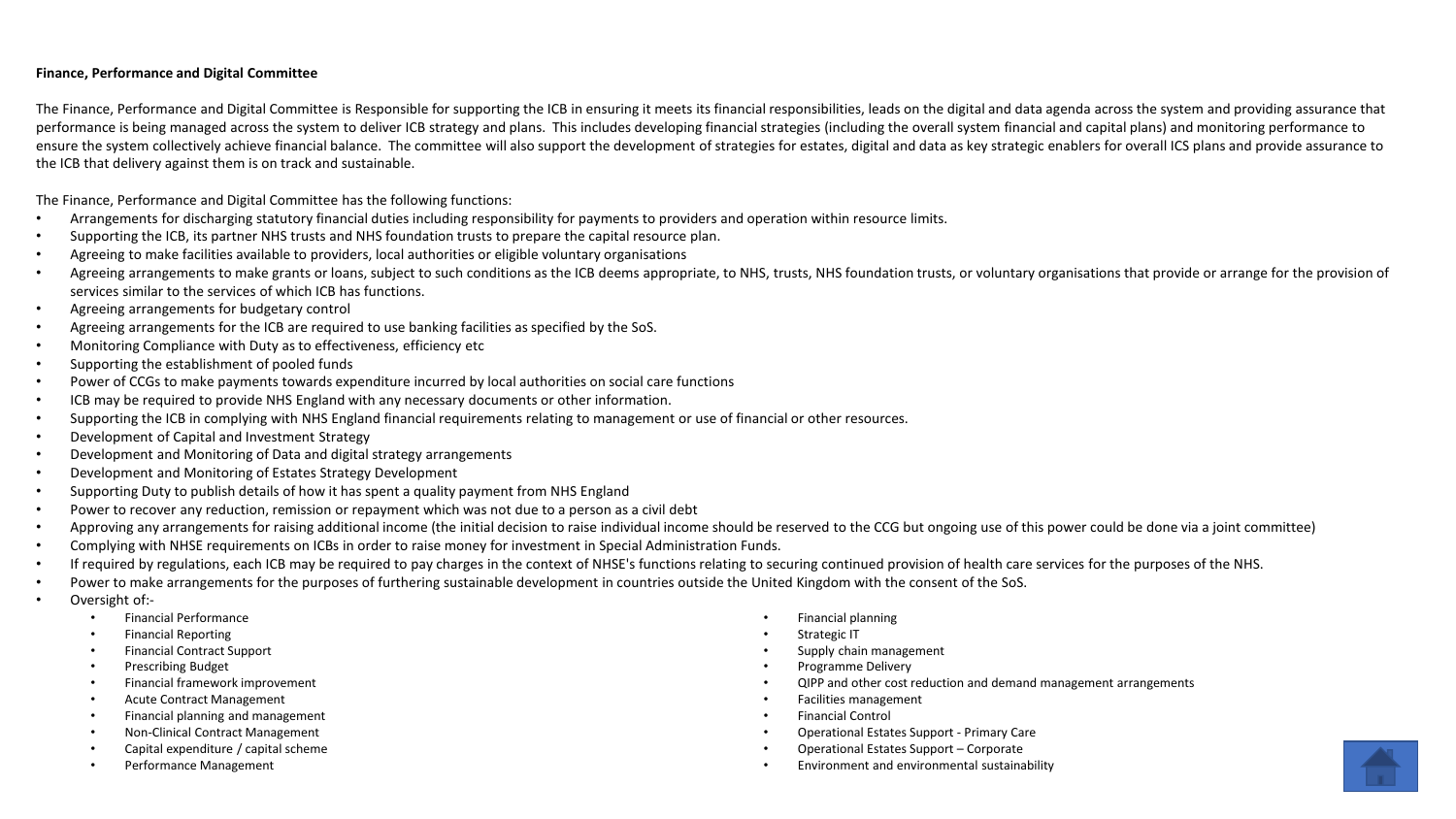### <span id="page-8-0"></span>**Quality and Safety Committee**

The Quality and Safety Committee is responsible for supporting the ICB in ensuring it meets its responsibilities to ensure that there is a focus on continuously improving quality across the services in the system. This includes maintaining an oversight of quality issues across the system to provide assurance to the ICB and escalating any issues as appropriate. The committee will also maintain an oversight of arrangements to ensure the ICB continues to meet its statutory responsibilities in relation to safeguarding vulnerable adults and children and young people, working with Local Authorities to support people with Special Educational Needs and Disabilities, continuing health care and medicines management.

- The Quality and Safety Committee has the following functions:<br>• Strategic quality assurance including development and monitoring of Quality improvement strategy to secure continuous quality improvement Strategic quality assurance including development and monitoring of Quality improvement strategy to secure continuous quality improvement<br>
• Neasures to secure the continued provision or commissioner requested services<br>
•
- 
- 
- -
	-
	-
- 
- 
- 
- 
- 
- 
- 
- 
- 
- -
	-
	-
	-
	-
	-
	-
	-

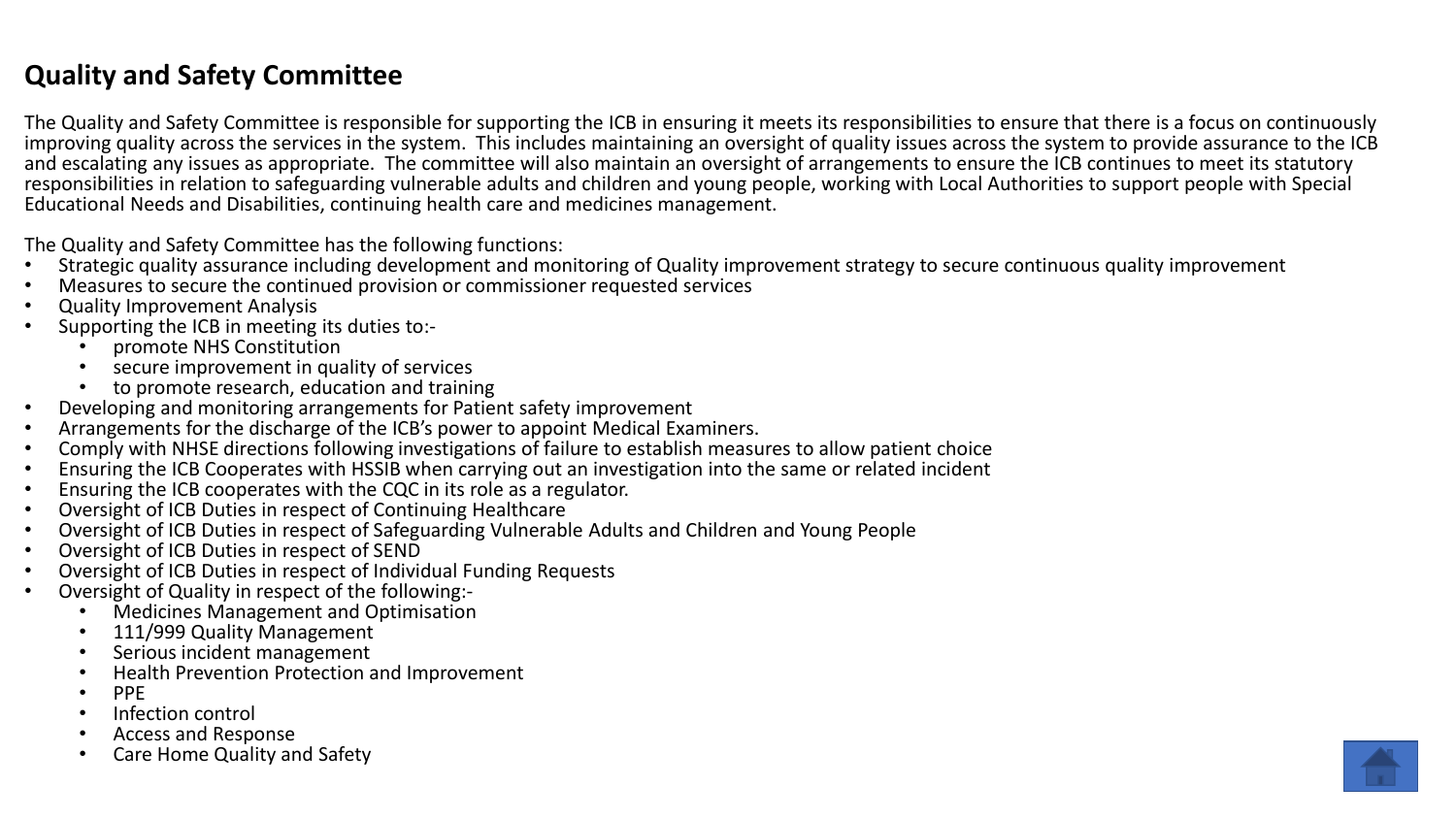### **Strategic Commissioning Committee**

The Strategic Commissioning Committee is responsible for supporting the ICB in its responsibility to arrange services for the population it serves. This includes reviewing the arrangements for meeting a number of statutory duties (including complying with relevant standing rules and guidance, promoting the NHS Constitution and around patient choice). The Committee will oversee the work of collaborative forums across the system that are developing clinical contributions to strategic plans and setting shared priorities for delivery. The committee is also responsible for exercising the powers delegated to the ICB by NHS England in relation to Primary Medical Services and the preparation for further delegation of responsibilities related to Pharmacy, Ophthalmology and Dentistry.

- The Strategic Commissioning Committee has the following functions:<br>• Supporting the ICB to ensure that the services it is responsible for arranging comply with the following statutory duties:-
	-
	-
	-
	-
	-
	-
	-
	-
	-
	-
	-
	-
	-
	-
	-
	-
	-
	-
	-
	-
- 
- 
- 
- 
- -
	-
	-
- supportive the incore wind the verices its incompanie to a respect to the process of the control of the control of the state of the state of the control of the state of the particle incore of the control of the particle in
	-
	-
	-
	-
	-
	-
	-
	-

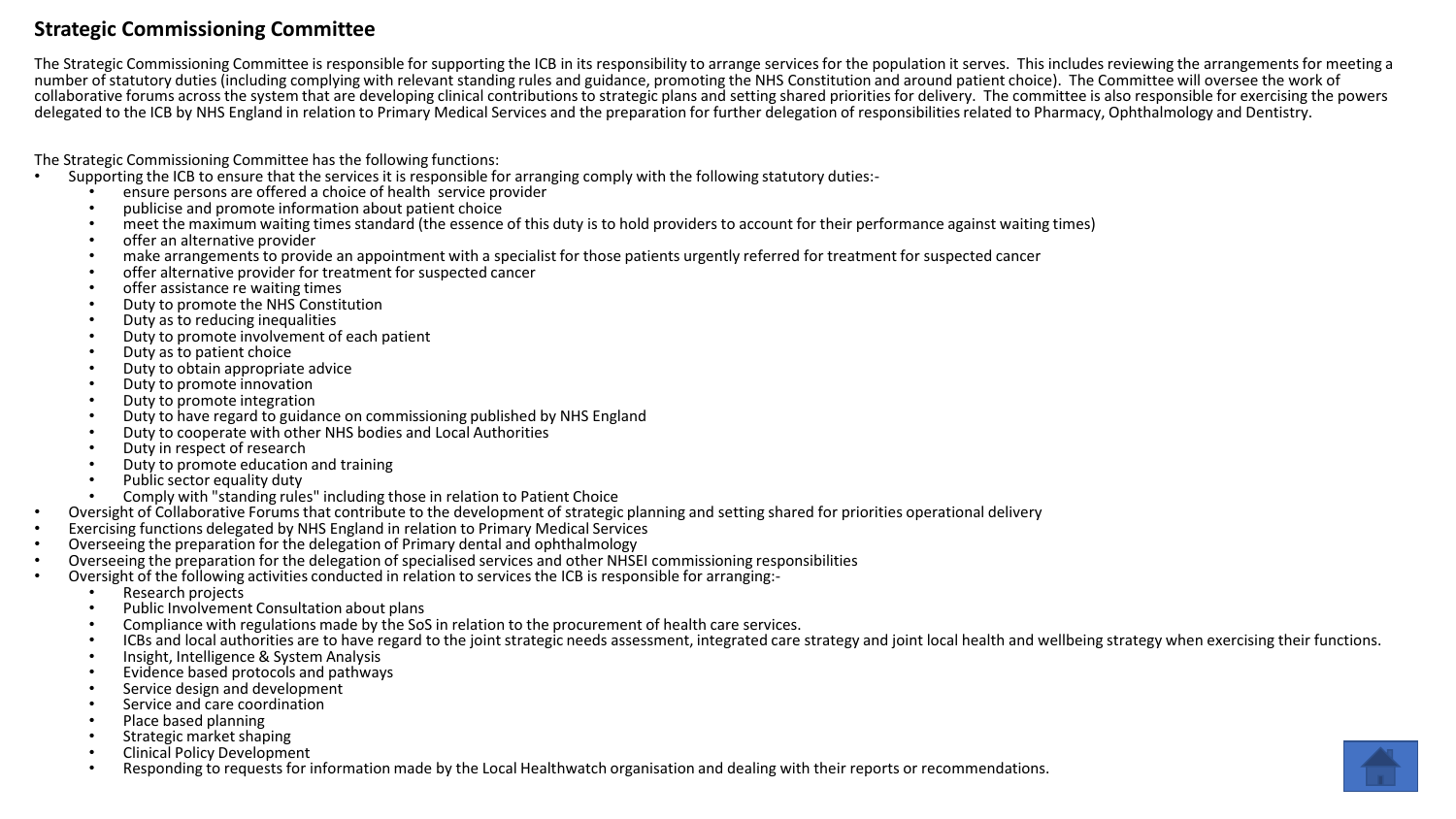### <span id="page-10-0"></span>**System Development Committee**

This Committee is time limited and will support the ICB in developing proposals for the further development of the operating model across the system. This includes oversight of the development of Place Based Partnerships, Provider Collaboratives, Primary Care Networks and Collaboratives and the overall strategy for clinical leadership across the system. The committee will also develop proposals for governance arrangements that will enable mutual leadership and accountability across the system that facilitates appropriate delegation of decision making across the system in line with the principle of subsidiarity.

The Strategic Development Committee has the following functions:

- Oversight of the development of the operating model for the system, including the contributions made to this by:-
	- Place based Partnerships
	- Provider Collaboratives
	- Primary Care Networks and Primary Care Collaboratives
- Develop proposals for future Governance and oversight arrangements for the system in line with the operating model
- Oversight of the ICBs relationship with Local Authorities including
	- Cooperation with Public Health
	- Duty to prepare a JSNA along with the local authority
	- Co-operating generally with local authorities in relation to adults with needs for care and support, and carers
	- Local Health and Wellbeing Strategy (JSHW)
	- Approving arrangements for pooled budgets and ensuring monies designated for integration for that purpose aka Better Care Fund
	- Comply with requirements in relation to Review and scrutiny by local authorities.
	- Each ICB must appoint a person to represent it on its relevant Health and Wellbeing Board.
	- Each ICB has a duty to cooperate with its HWB in relation to the discharge of the HWB's functions.
	- Assist Local Authorities in the discharge of their relevant functions

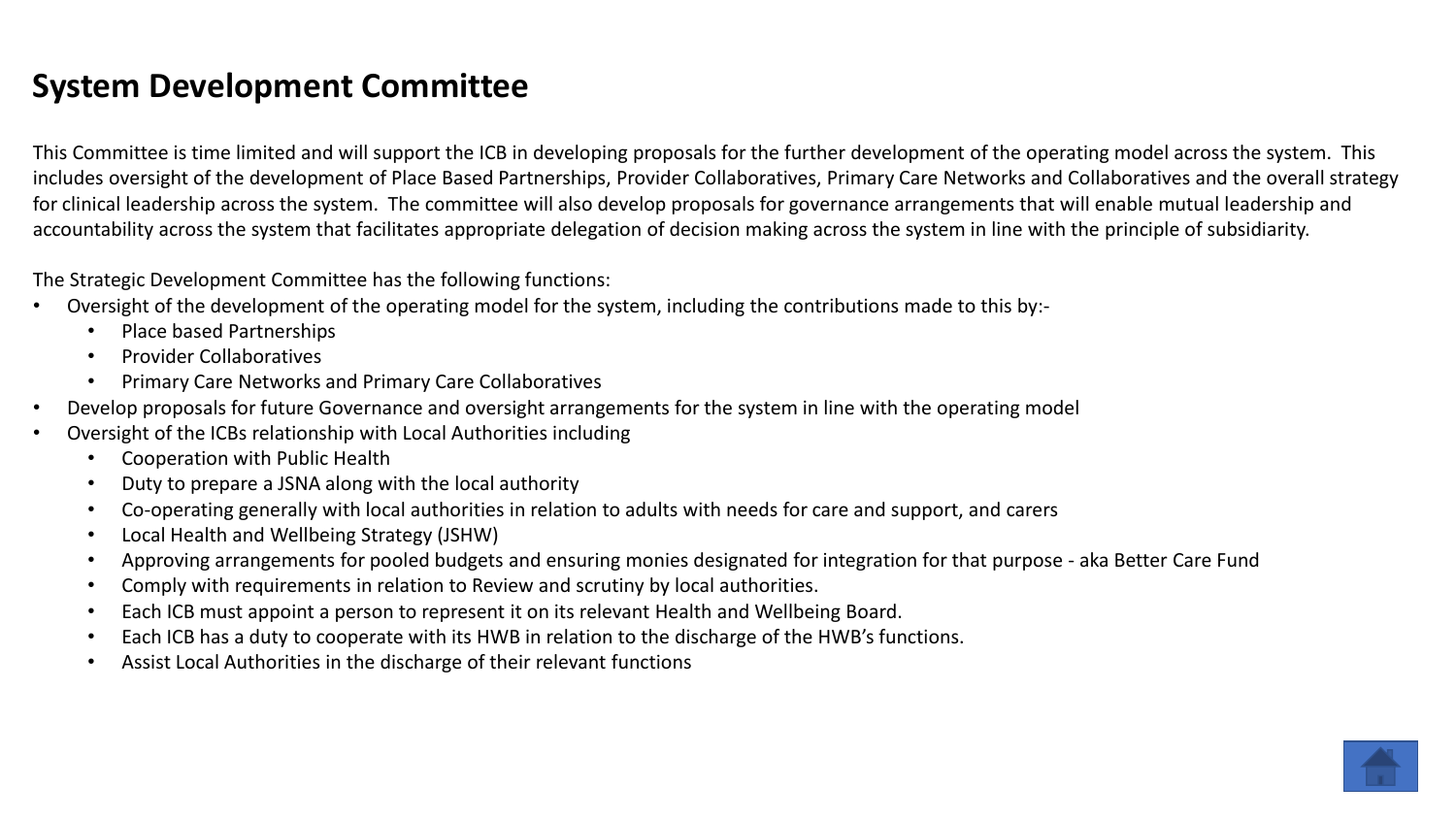### <span id="page-11-0"></span>**Mental Health Joint Committee**

The Mental Health Joint Committee is responsible for ensuring that the ICB and Mental Health Lead Provider are able to jointly oversee the work of the lead provider and ensure that the activities undertaken are delivered within the agreed financial envelope and in line with the ICB's statutory responsibilities relating to the quality of services. This will include decision making in relation to resource allocation within the identified financial envelope and joint oversight of delivery in line with the contract for the lead provider programme.

- The Mental Health Joint Committee has the following functions:<br>• Oversight of the Work of the Mental Health Lead Provider Arrangements, including its contributions to:-
	-
	-
	-
	-
	-
	-
	-
	- -
		-
		-
		-
- Overlapped the World the Meridi Health Lead Provider Arrangements, including its contributions to:-<br>
Metri Health State Community<br>
 Metri Health Schwarz<br>
 Metri Health Schwarz<br>
 Metri Health Schwarz<br>
 Metri Health Comm
	-
	-
	-
	-
	-
	-
	-
	-
- -
	-
	-
	-
	-
	-
	-
	-
	-
	-
	-
	-
	-

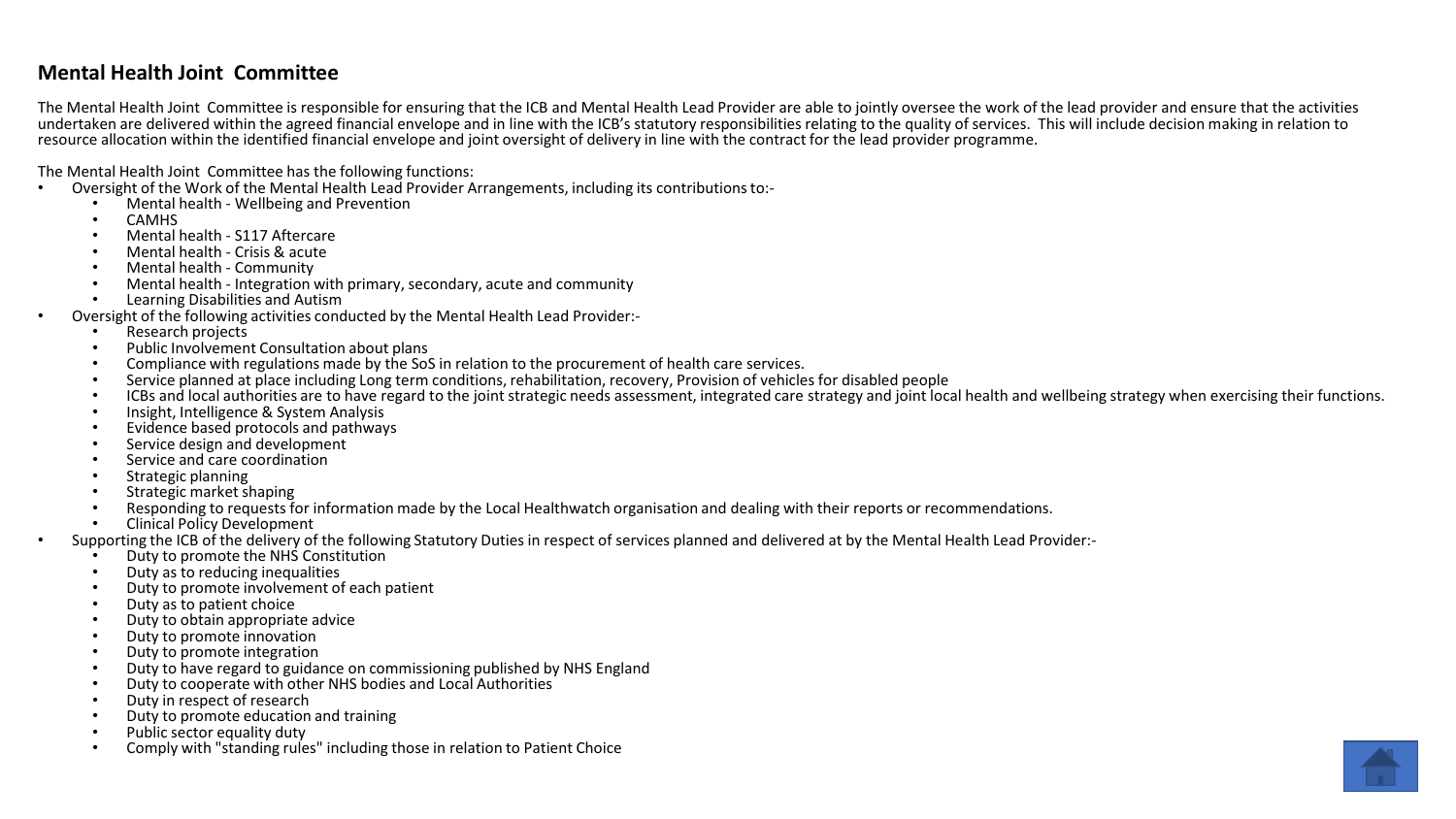### <span id="page-12-0"></span>**Provider Collaboratives - PLACEHOLDER**

The arrangements for Provider Collaboratives in the ICB are…… The provider collaborative is chaired by X

Provider collaboratives have the following functions:

- To enable two or more NHS Providers to come together with a shared purpose and effective decision-making arrangements, to:
	- reduce unwarranted variation and inequality in health outcomes, access to services and experience
	- improve resilience by, for example, providing mutual aid
	- ensure that specialisation and consolidation occur where this will provide better outcomes and value.

This means that decisions relating to these functions are made by:

1.

2.

3.

4.

5

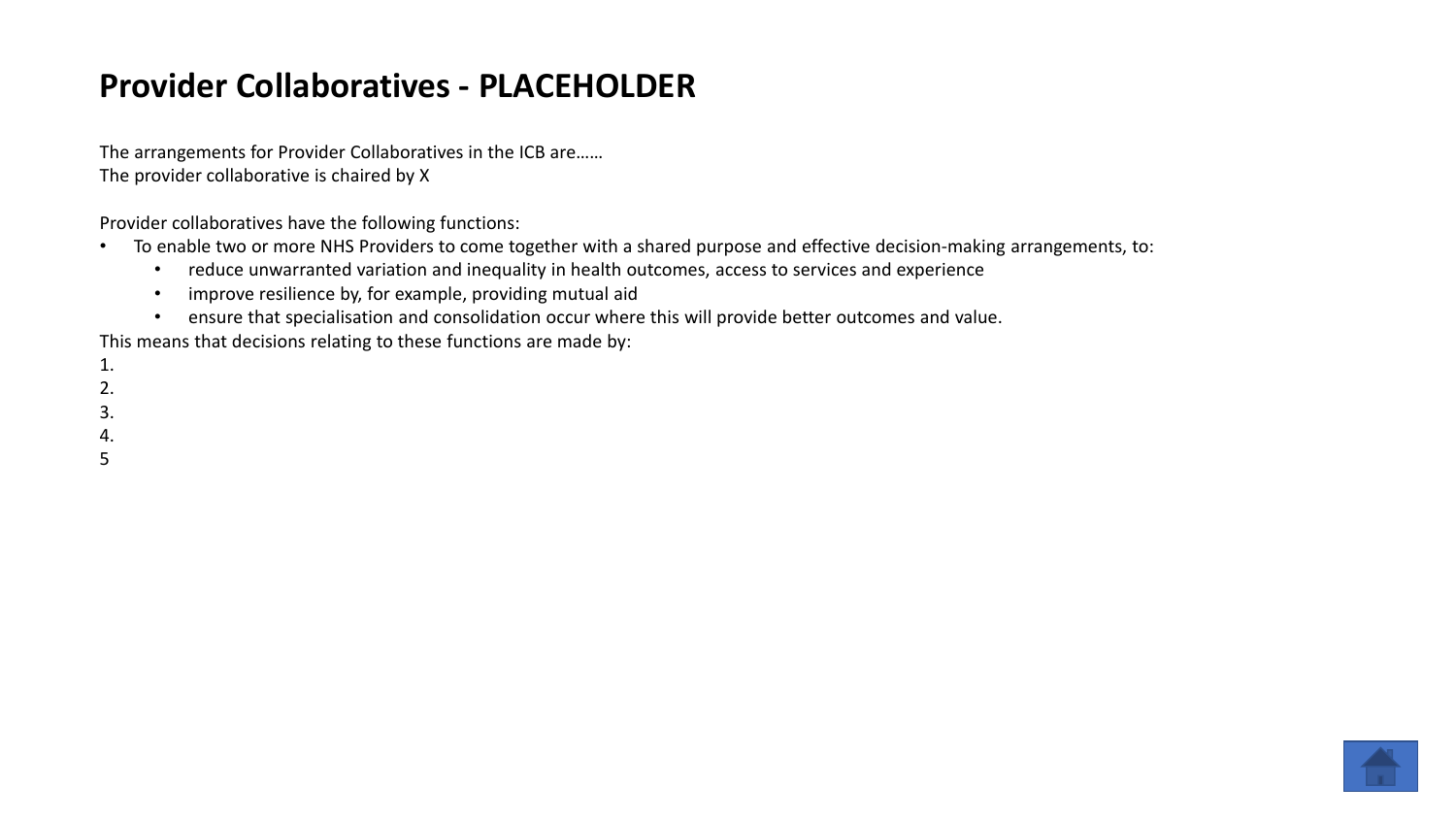# <span id="page-13-0"></span>**Place Based Partnership (PBP) - PLACEHOLDER**

The arrangements for the place based partnership in the ICB are…… The Place Based Partnership is chaired by X

The PBP has the following functions:

- To bring partners in each place together to develop shared objectives, built on a mutual understanding of the population and a shared vision for the place focussed on improving the health and wellbeing outcomes for the population, preventing ill health and addressing health inequalities.
- To agree objectives to support this vision including goals to:-
	- Improving the quality, co-ordination and accessibility of health and care services to better meet the needs of people and communities.
	- Build coalitions across a range of community partners.
	- Reflect the priorities that are most important to their partnership and to their communities.
- Agree actions the partnership will undertake together, and the capabilities required to support the vision and goal.
- To support the agreement of shared priorities for the wider system, which will include working with at-scale provider collaboratives, where they have taken on responsibility for the delivery of certain services at-scale, to ensure this meets the needs of communities in their place and to avoid the duplication of activities.
- To consider different approaches to take locally to support providers of different types and from different sectors to work together to coordinate care and integrate services in their locality.
- Oversight of the following functions agreed for delivery through the partnership:-
	- Health and Care Strategy and Planning
	- **Service Planning**
	- Service delivery and transformation
	- Population Health Management
	- Connect support in the community
	- Promote Health and Wellbeing
	- Align Management Support